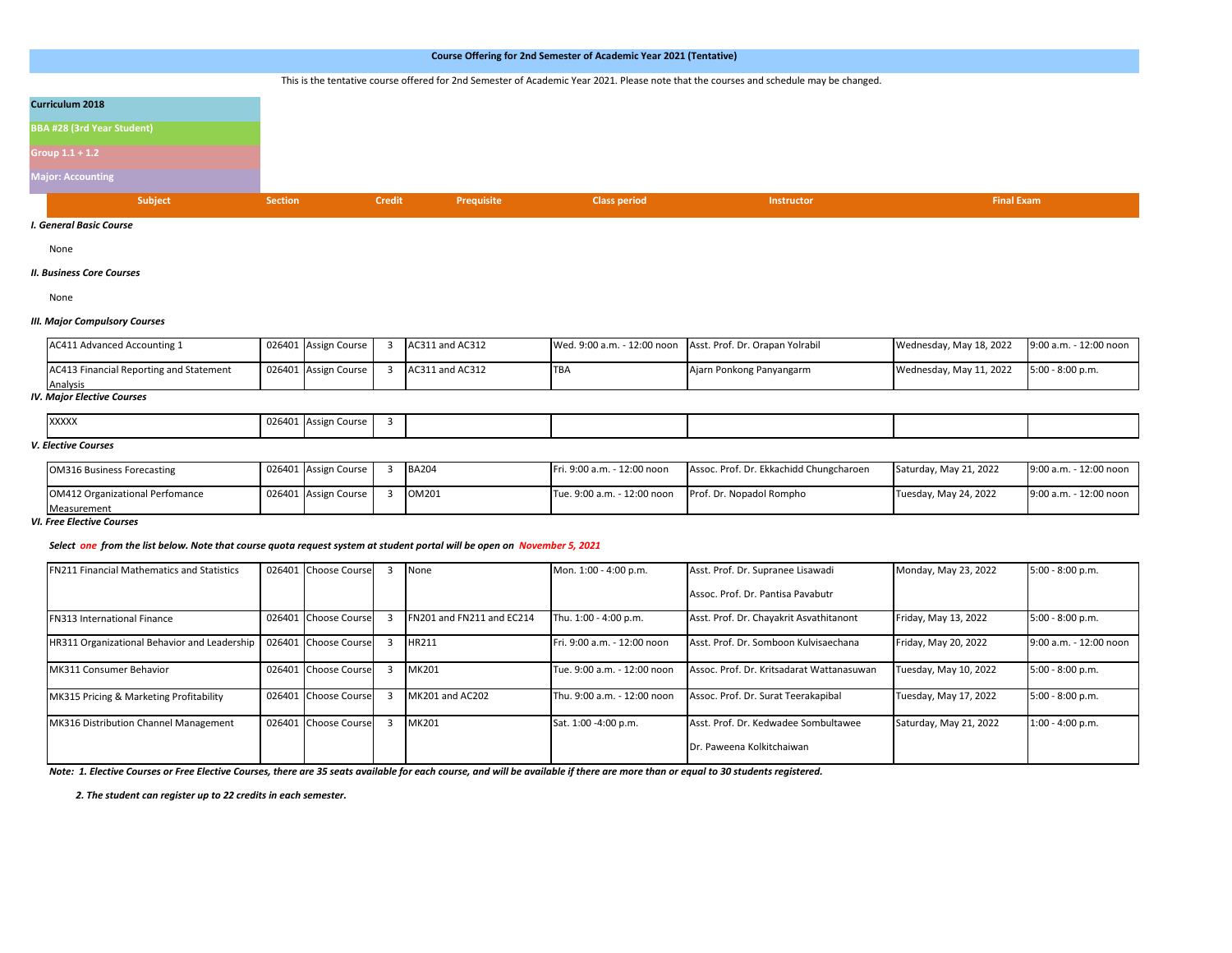# This is the tentative course offered for 2nd Semester of Academic Year 2021. Please note that the courses and schedule may be changed.

| Curriculum 2018            |                |        |            |                     |                   |                   |
|----------------------------|----------------|--------|------------|---------------------|-------------------|-------------------|
| BBA #28 (3rd Year Student) |                |        |            |                     |                   |                   |
| Group 1.1 + 1.2            |                |        |            |                     |                   |                   |
| <b>Major: Marketing</b>    |                |        |            |                     |                   |                   |
| Subject                    | <b>Section</b> | Credit | Prequisite | <b>Class period</b> | <b>Instructor</b> | <b>Final Exam</b> |

### *I. General Basic Course*

None

#### *II. Business Core Courses*

| <b>BA401 Strategic Management</b> | 026401 Assign Course | 4th-year student status | Fri. 9:00 a.m. - 12:00 noon | Asst. Prof. Dr. Teerasak Khanchanapong | Sunday, May 22, 2022 | $1:00 - 4:00$ p.m. |
|-----------------------------------|----------------------|-------------------------|-----------------------------|----------------------------------------|----------------------|--------------------|
|                                   |                      |                         |                             | Ajarn Supawat Likhitthanawong          |                      |                    |

#### *III. Major Compulsory Courses*

| MK317 Integrated Marketing Communications         | 026401 Assign Course | MK312                                                         | <b>TBA</b>            | Assoc. Prof. Dr. Alisara Charinsarn                                | Tuesday, May 24, 2022   | $1:00 - 4:00 p.m.$ |
|---------------------------------------------------|----------------------|---------------------------------------------------------------|-----------------------|--------------------------------------------------------------------|-------------------------|--------------------|
| MK318 Marketing Analytics and Decision-<br>Making | 026401 Assign Course | MK312 and MK313                                               | Thu. 1:00 - 4:00 p.m. | Assoc. Prof. Dr. Surat Teerakapibal                                | Thursday, May 19, 2022  | $1:00 - 4:00 p.m.$ |
| MK319 Digital Marketing Strategy                  | 026401 Assign Course | MK312                                                         |                       | Wed. 9:00 a.m. - 12:00 noon Assoc. Prof. Dr. Aurathai Lertwannawit | Wednesday, May 11, 2022 | $5:00 - 8:00 p.m.$ |
| MK412 Marketing Management Capstone               | 026401 Assign Course | 4th-year MK student status and Thu. 5:00 - 8:00 p.m.<br>MK312 |                       | Asst. Prof. Dr. Nopporn Raungwanit                                 | Monday, May 9, 2022     | $5:00 - 8:00 p.m.$ |

*IV. Elective Courses* 

#### *Select one from the list below. There are 15 seats available for each course. Note that course quota request system at student portal will be open on November 3, 2021.*

| MK495 Special Topics in Marketing 2 (Luxury, | 026401 Choose Course | 4th-year MK student statusor | Sat. 9:00 a.m. - 12:00 noon | Ajarn Vorasit Turongsomboon | Saturday, May 14, 2022 | 9:00 a.m. - 12:00 noon |
|----------------------------------------------|----------------------|------------------------------|-----------------------------|-----------------------------|------------------------|------------------------|
| City and Service Marketing)                  |                      | approved by the instructor   |                             |                             |                        |                        |
| MK495 Special Topics in Marketing 2          | 026402 Choose Course | 4th-year MK student statusor | Wed. 1:00 - 4:00 p.m.       | Ajarn Medhee Jarumaneeroj   | Saturday, May 14, 2022 | 9:00 a.m. - 12:00 noon |
| (Marketing in the New World)                 |                      | approved by the instructor   |                             |                             |                        |                        |

*V. Free Elective Courses* 

#### *Select one from the list below. Note that course quota request system at student portal will be open on November 5, 2021*

| AC311 Intermediate Accounting 1                                   | 026401 Choose Course | AC201                     | Tue. 1:00 - 4:00 p.m.(before<br>midterm) | Assoc. Prof. Dr. Pailin Trongmateerut                                  | Tuesday, May 17, 2022 | $5:00 - 8:00 p.m.$     |
|-------------------------------------------------------------------|----------------------|---------------------------|------------------------------------------|------------------------------------------------------------------------|-----------------------|------------------------|
|                                                                   |                      |                           | TBA (after midterm)                      | Ajarn Saifon Inkaew                                                    |                       |                        |
| <b>FN211 Financial Mathematics and Statistics</b>                 | 026401 Choose Course | None                      | Mon. 1:00 - 4:00 p.m.                    | Asst. Prof. Dr. Supranee Lisawadi<br>Assoc. Prof. Dr. Pantisa Pavabutr | Monday, May 23, 2022  | $5:00 - 8:00 p.m.$     |
| <b>FN313 International Finance</b>                                | 026401 Choose Course | FN201 and FN211 and EC214 | Thu. 1:00 - 4:00 p.m.                    | Asst. Prof. Dr. Chayakrit Asvathitanont                                | Friday, May 13, 2022  | $5:00 - 8:00 p.m.$     |
| HR311 Organizational Behavior and Leadership 026401 Choose Course |                      | HR211                     | Fri. 9:00 a.m. - 12:00 noon              | Asst. Prof. Dr. Somboon Kulvisaechana                                  | Friday, May 20, 2022  | 9:00 a.m. - 12:00 noon |

*Note: 1. Elective Courses or Free Elective Courses, there are 35 seats available for each course, and will be available if there are more than or equal to 30 students registered.*

 *2. The student can register up to 22 credits in each semester.*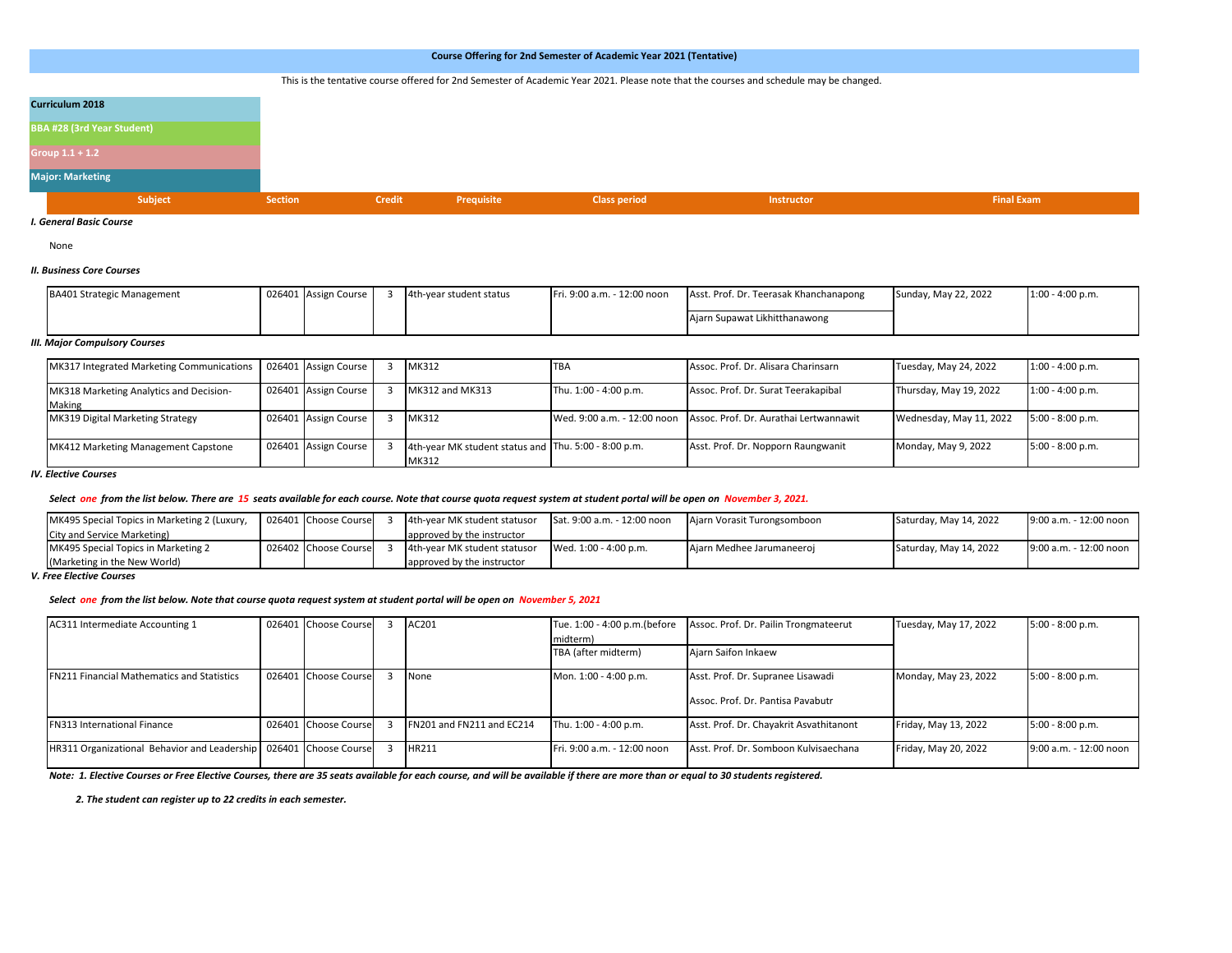# This is the tentative course offered for 2nd Semester of Academic Year 2021. Please note that the courses and schedule may be changed.

| Curriculum 2018                   |                |        |            |                     |                   |                   |
|-----------------------------------|----------------|--------|------------|---------------------|-------------------|-------------------|
| <b>BBA #28 (3rd Year Student)</b> |                |        |            |                     |                   |                   |
| Group 2.1 + 2.2                   |                |        |            |                     |                   |                   |
| <b>Major: Finance</b>             |                |        |            |                     |                   |                   |
| Subject                           | <b>Section</b> | Credit | Prequisite | <b>Class period</b> | <b>Instructor</b> | <b>Final Exam</b> |

#### *I. General Basic Course*

None

# *II. Business Core Courses*

| ** BA401 Strategic Management                 | 026402 Assign Course | 4th year students status | Sat. 9:00 a.m. - 12:00 noon | Asst. Prof. Dr. Teerasak Khanchanapong                        | Sunday, May 22, 2022 | $1:00 - 4:00 p.m.$     |
|-----------------------------------------------|----------------------|--------------------------|-----------------------------|---------------------------------------------------------------|----------------------|------------------------|
|                                               |                      |                          |                             | Ajarn Supawat Likhitthanawong                                 |                      |                        |
| <b>EL321 Communicative Business English 2</b> | 026401 Assign Course | EL221                    |                             | Wed. 9:00 a.m. - 12:00 noon Asst. Prof. Dr. Monnipha Somphong | Sunday, May 22, 2022 | 9:00 a.m. - 12:00 noon |
|                                               | 026402 Assign Course | EL221                    | Wed. 1:00 - 4:00 p.m.       | Asst. Prof. Edward Geerson                                    | Sunday, May 22, 2022 | 9:00 a.m. - 12:00 noon |
|                                               | 026403 Assign Course | EL221                    | Thu. 9:00 a.m. - 12:00 noon | Assoc. Prof. Dr. Supong Tangkiengsirisin                      | Sunday, May 22, 2022 | 9:00 a.m. - 12:00 noon |

#### *III. Major Compulsory Courses*

| ** FN411 Derivauv.<br>vatives Analysis | 026401 Assign Course | <b>FN312</b> | 12:00 noon<br>Thu. 9:00 a.m. | $\sim$ $\sim$<br>Asst. Prof. Dr. Anutchanat Jaroenjitrkam | Thursday, May 19, 2022 | $5:00 - 8:00 p.m.$ |
|----------------------------------------|----------------------|--------------|------------------------------|-----------------------------------------------------------|------------------------|--------------------|

*\*\** BBA will offer both courses in both semester (2/2021 and 1/2022) Students will take one course per semester. BBA will designate students for each semester.

# *IV. Major Elective Courses*

#### *\* Select one from the list below. There are 20 seats available for each course. Note that course quota request system at student portal will be open on November 3, 2021*

| FN395 Special Topics in Finance 1 (Machine | 026401 Choose Course | <b>FN201</b> | Mon. 9:00 a.m. - 12:00 noon Aiarn Prab Laoharoianaphan |                          | Saturday, May 14, 2022 | $1:00 - 4:00$ p.m. |
|--------------------------------------------|----------------------|--------------|--------------------------------------------------------|--------------------------|------------------------|--------------------|
| Learning                                   |                      |              |                                                        |                          |                        |                    |
| FN495 Special Topics in Finance 2          | 026401 Choose Course | <b>FN201</b> | Sat. 1:00 - 4:00 p.m.                                  | Dr. Worapong Janyangyuen | Saturday, May 14, 2022 | $1:00 - 4:00 p.m.$ |
| (Entrepreneurial Finance)                  |                      |              |                                                        |                          |                        |                    |

### *\* Select one from the list below. There are 20 seats available for each course. Note that course quota request system at student portal will be open on November 3, 2021*

| <b>FN451 Equity Securities Analysis</b>                 | 026401 Choose Course | <b>FN312</b> | Fri. 9:00 a.m. - 12:00 noon | Assoc. Prof. Dr. Pantisa Pavabutr | Friday, May 13, 2022  | 9:00 a.m. - 12:00 noon |
|---------------------------------------------------------|----------------------|--------------|-----------------------------|-----------------------------------|-----------------------|------------------------|
|                                                         |                      |              |                             | Dr. Bin Zhao                      |                       |                        |
| <b>FN452 Asset Management and Portfolio</b><br>Analysis | 026401 Choose Course | <b>FN312</b> | Tue. 9:00 a.m. - 12:00 noon | Asst. Prof. Dr. Sakkakom Maneenop | Tuesday, May 24, 2022 | 9:00 a.m. - 12:00 noon |

# *V. Elective Courses*

| <b>IS319 Electronic Business</b>          | 026401 Assign Course | <b>IS201</b> | Wed. 5:00 - 8:00 p.m. | Assoc. Prof. Dr. Peter Ractham   | Wednesday, May 18, 2022 | $1:00 - 4:00 p.m.$ |
|-------------------------------------------|----------------------|--------------|-----------------------|----------------------------------|-------------------------|--------------------|
| RB313 Real Estate Finance. Investment and | 026401 Assign Course | <b>FN201</b> | Mon. 1:00 - 4:00 p.m. | Asst. Prof. Jittaporn Sribooniit | Monday, May 9, 2022     | $5:00 - 8:00 p.m.$ |
| <b>Business Strategy</b>                  |                      |              |                       |                                  |                         |                    |